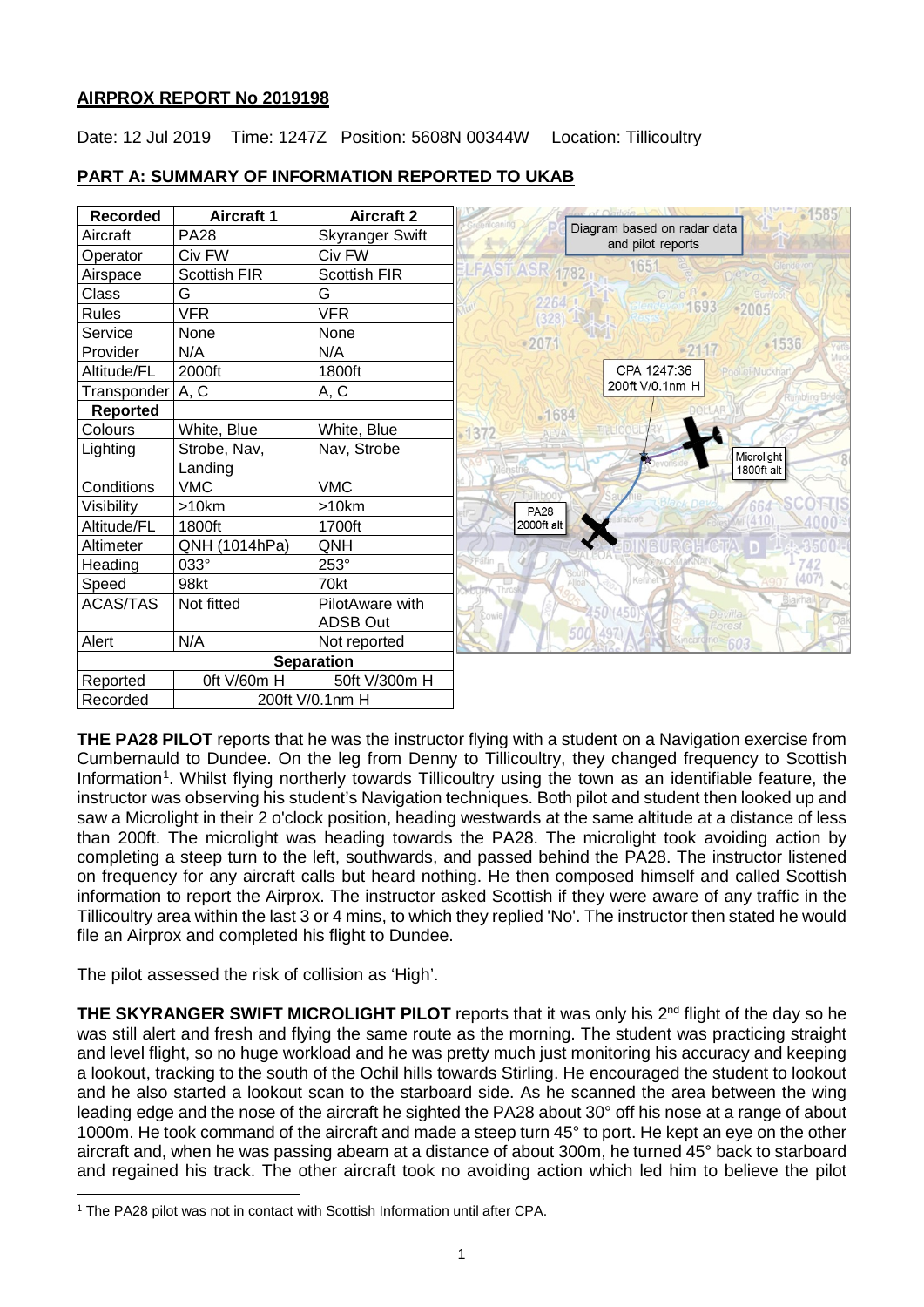hadn't seen them. The Ochil hills is a busy area with many aircraft following the range of hills east or west, he always avoids the usual 1500ft or 2000ft heights and cruises somewhere in the middle keeping a good lookout. In poor visibility or low cloud-base days he also leaves the forward-facing landing lights on, but they were not on during this flight.

The pilot assessed the risk of collision as 'Medium'.

**THE SCOTTISH FISO** reports that at 1248Z the pilot of a PA28 called him requesting a Basic Service. The aircraft reported 2nm East of Tillicoultry (East of Stirling) at 1500ft VFR. A Basic Service was given. Shortly afterwards the instructor on board called to report coming very close to a Microlight Aircraft overhead Tillicoultry at 1247Z and 1800ft; the PA28 instructor advised him that he would be filing an Airprox report. The PA28 instructor asked if he had been working aircraft in that area but, to his knowledge, he had not been at that time.

# **Factual Background**

The weather at Edinburgh was recorded as follows:

METAR EGPH 121250Z 26006KT 220V320 9999 FEW032 22/15 Q1014

## **Analysis and Investigation**

## **NATS Investigation Summary**

The PA28 pilot was receiving a Basic Service in Class G airspace from the Scottish FIR FISO, when they reported an Airprox with a microlight aircraft whose presence was unknown to the FISO, and which was identified as [Microlight C/S provided] during the investigation. The Airprox took place prior to the PA28 pilot calling the FISO for a service.

## **UKAB Secretariat**

The PA28 and Skyranger Swift pilots shared an equal responsibility for collision avoidance and not to operate in such proximity to other aircraft as to create a collision hazard<sup>[2](#page-1-0)</sup>. If the incident geometry is considered as converging then the PA28 pilot was required to give way to the Skyranger Swift<sup>[3](#page-1-1)</sup>.



Figure 1: CPA at 1247:33

<span id="page-1-0"></span><sup>2</sup> SERA.3205 Proximity.

 $\overline{\phantom{a}}$ 

<span id="page-1-1"></span><sup>3</sup> SERA.3210 Right-of-way (c)(2) Converging.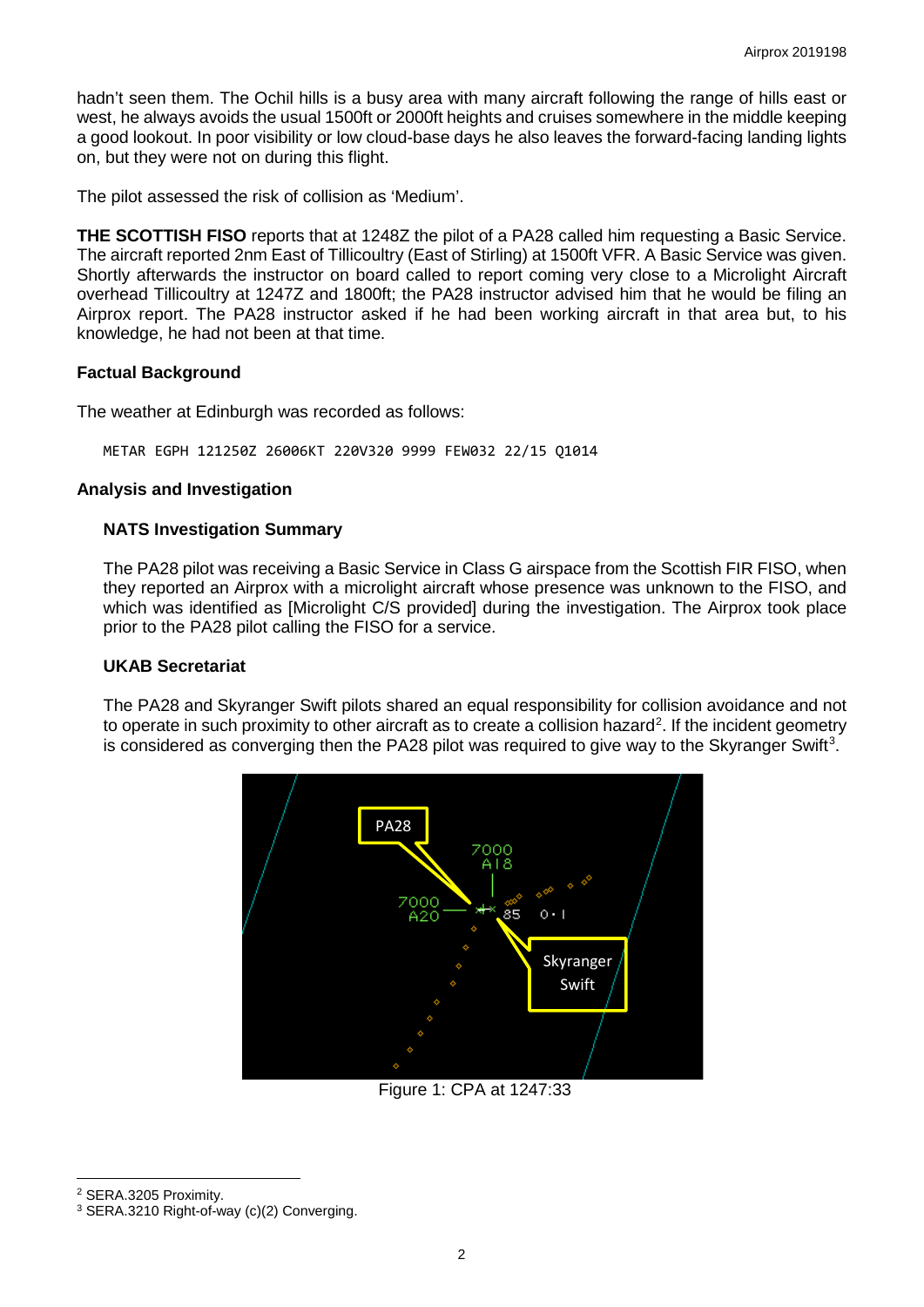## **Summary**

An Airprox was reported when a PA28 and a Skyranger Swift flew into proximity near Tillicoutry at 1247hrs on Friday 12th July 2019. Both pilots were operating under VFR in VMC, neither in receipt of an air traffic service.

#### **PART B: SUMMARY OF THE BOARD'S DISCUSSIONS**

Information available consisted of reports from both pilots, radar photographs/video recordings and reports from the FISO involved. Relevant contributory factors mentioned during the Board's discussions are highlighted within the text in bold, with the numbers referring to the Contributory Factors table displayed in Part C.

The Board began by looking at the actions of the PA28 pilots. Members noted that the PA28 instructor and student were both focused 'heads-in' to the cockpit just prior to the incident and only saw the Skyranger after the Skyranger pilot had taken avoiding action to avoid the PA28 **(CF4)**. Members agreed that this highlighted the importance of dividing the time when carrying out in-cockpit tasks with frequent spells of external lookout scan, especially when monitoring a student whose capacity might otherwise be sapped by simply operating the aircraft. Given the lack of available surveillance options in that area, some members also commented on the value of collision warning systems in providing situational awareness during such flights. Increasingly affordable (with some available for the price of a couple of tanks of fuel), flying clubs and companies could hugely reduce the risk of mid-air collisions by installing such systems to aid their instructors and customers. Finally, members noted that the PA28 instructor had contacted Scottish Information after the incident to report the Airprox, and the Board members commend him for this act, which had aided in the collation of material and comments regarding the incident.

Turning to the actions of the Skyranger pilot, some members wondered why, if he had seen the PA28 at 1000m as stated in his report (about 10secs before CPA), he had not been able to achieve a greater separation at CPA. Although they agreed that the PA28 pilot was required to give way, and that there may have been an element of the Skyranger pilot waiting to see if he would do so, they wondered whether the Skyranger pilot had actually seen the PA28 closer than he had estimated. Regardless, the Board agreed that the coincidental 200ft height separation and the Skyranger pilot's avoiding actions had ensured that the aircraft did not collide. Noting that the Skyranger had both a Transponder and an Electronic Warning System fitted, members wondered why the system had not alerted him to the proximity of the PA28 **(CF3)**; some members wondered whether this was due to installation/aerial blanking, and recalled that with portable systems the location and orientation of the aerial was quite critical to ensuring effective performance.

Neither pilot was receiving a service and therefore could not receive any information regarding the other aircraft **(CF2)**. Whilst members were mindful of the scarcity of LARS coverage around the area, they wondered if either pilot had considered using the Low-Level VHF Common frequency to inform other pilots of their position, height and routing to increase the situational awareness of others in the area **(CF1)**. Regardless, the Board members agreed that both would have been better served by receiving at least a Basic Service from Scottish Information whereupon they would likely have received position updates from other aircraft, which might have improved their situational awareness.

Turning to the risk, members agreed that although it had been a very late sighting by the PA28 pilot, the Skyranger pilot had seen the PA28 early enough to be able to carry out a timely and effective avoiding manoeuvre which, combined with the 200ft vertical separation between them, led the Board to agree that although safety had been reduced because the aircraft were closer than desirable, there had been no risk of collision; risk Category C.